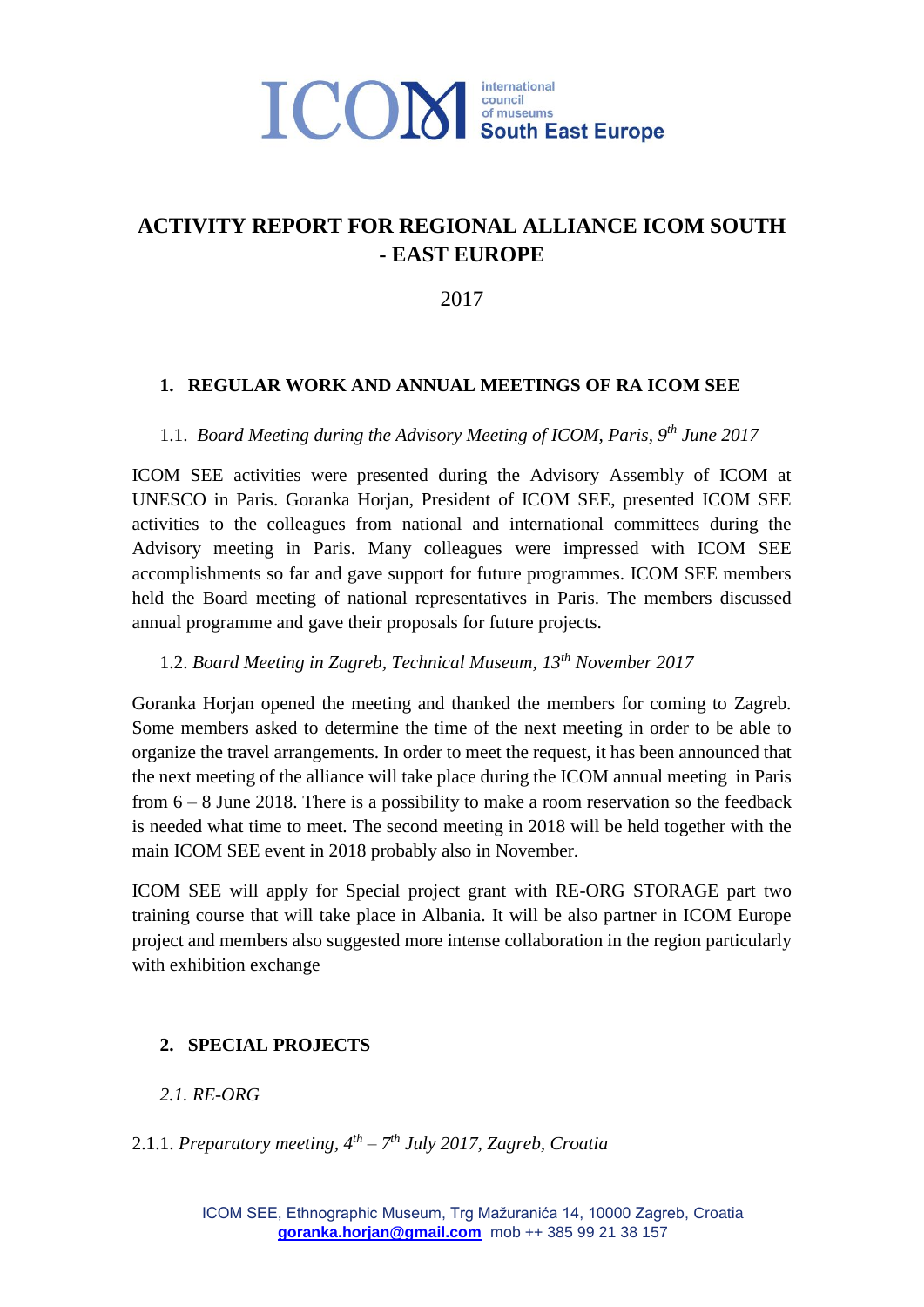ICOM SEE continued to implement RE-ORG project in the region due to the support of ICOM Special Project Grant. Many countries in the region of the SEE have indicated the urgent need to improve condition in theirstorages and so far the project has been implemented in several countries. This year the workshop was held in Croatia with the participation of professionals from Slovenia.

Mr Gaël de Guichen, former assistant of the Director-General of ICCROM and one of the leading experts for conservation and protection of cultural heritage, stayed in Zagreb from 4th to 7th July 2017 in order to prepare the course.

The aim of the meeting in the Ethnographic Museum was the inspection of the premises and identification of needs for the RE-ORG seminar, which was organised in the storages of the Ethnographic Museum from 6th to 17th November 2017, with the support of ICOM.

Gael de Guichen presented the project of selected storage reorganization to the staff and gave examples he had seen all over the world. On the basis of the self-evaluation and the inspection of the storage together with the expert museum staff, an assessment of the condition was made. A preparatory phase of the project was also made and the storages ready to implement the project of reorganization were chosen.

#### 2.1.2*. STORAGE RE-ORG Workshop, 6th – 17th November 2017, Zagreb, Croatia*

The workshop of reorganization of museums storages was organized at the Ethnographic Museum in Zagreb by ICOM, ICOM SEE, ICCROM, ICOM Slovenia and ICOM Croatia (which was included in the project thanks to the support of the Ministry of Culture). Since ICOM SEE has been implementing this project for Southeast Europe for several years now, the Central Institute for Conservation from Belgrade has been included in the organization.

The workshop was attended by 26 professional museum staff (9 curators and 17 conservators-restaurers) from 15 different museums from Slovenia and Croatia. Educators and facilitators of this program RE-ORG workshop were Veljko Džikić (Central Institute for Conservation in Belgrade), Jana Šublic Prislan (Goriška Regional Museum) and Mihaela Grčević and Domagoj Kačan from the Ethnographic Museum in Zagreb. The project leader was Gaël de Guichen, former assistant of the Director-General of ICCROM.

The project was divided in 4 phases and the reorganization sectors include management 4 aspects: management, space, collections and furniture. The reorganization covered 7470 objects from 8 collections, stored in 24 storage rooms. 1671 objects were not stored in an adequate manner.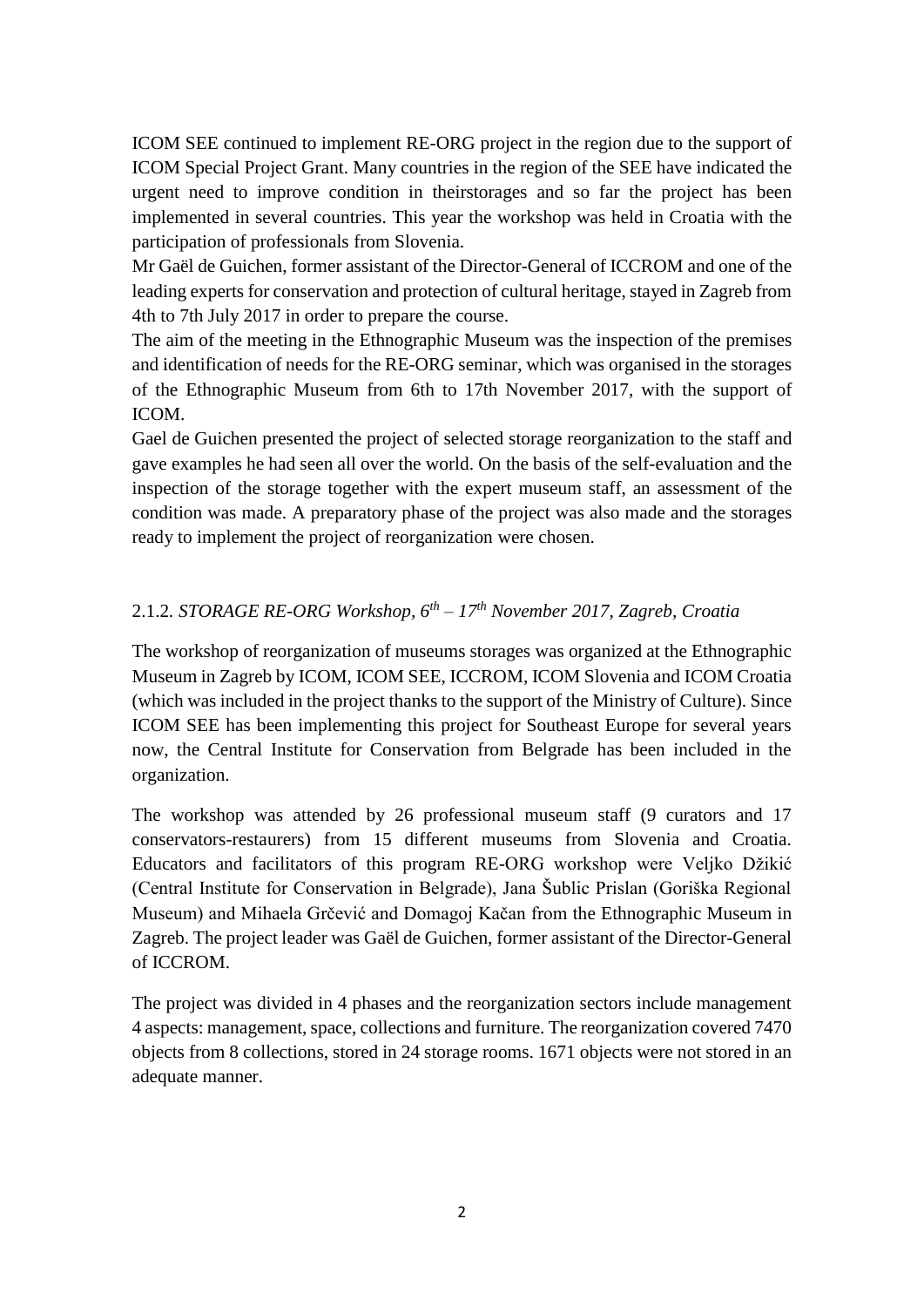# **TCOM** South East Europe

At the end of the program, on Saturday, November  $18<sup>th</sup> 2017$ , ICOM Slovenia organised a visit to the storage rooms of Posavina Museum in Brežice and the Ethnographic Museum in Ljubljana for participants.

As part of the reorganization project, curators and conservators of the Ethnographic Museum, in cooperation with the pedagogical department, set up the exhibition entitled "Hidden Treasures of Storages".

The training course had a huge visibility and media coverage and contributed to the adoption of the resolution for RE-ORG at the ICCROM meeting in Rome on  $28<sup>th</sup>$ November which was adopted by member states.

#### 2.1.3. *Study case of collection management presented in Moldova*

ICOM SEE Chair Goranka Horjan held lecture in the National Museum of Ethnography and Natural History on collection management challenges and solutions. Presenting the results of the two-years dedicated work in bringing improvement in the institutions she runs she recommended the method of RE-ORG training for museum professionals. The method includes practical learning and can be implemented with minimum funding.

#### 2.1.4. Preparations for *RE-ORG in Albania in 2018*

ICOM SEE has been collaborating with ICCROM to implement the RE-ORG methodology in museums in the region with the help of ICOM Special Projects support. There is a huge demand of museum professionals to have assistance in solving inadequate conditions in museum storages. After the successful training in Croatia ICOM Albania shows interest to organize the training in Tirana in 2018.

Sabina Veseli, ICOM Albania Chair and member of the ICOM SEE Board came to Zagreb and discussed the project preparation with the Chair of ICOM SEE.

#### **3. TOWARDS THE EUROPEAN YEAR OF CULTURAL HERITAGE**

Chair of ICOM SEE took part at several meetings that were held on European level in order to mark the European Year of Cultural Heritage

3.1.EUROPE NOSTRA Conference, CULTURAL HERITAGE COUNTS FOR SOUTH-EAST EUROPE, 15 – 17 June 2017, Belgrade, Serbia

In order to encourage various events as part of the work programme of the European Year of Cultural Heritage 2018, conference participants coming from various EU countries and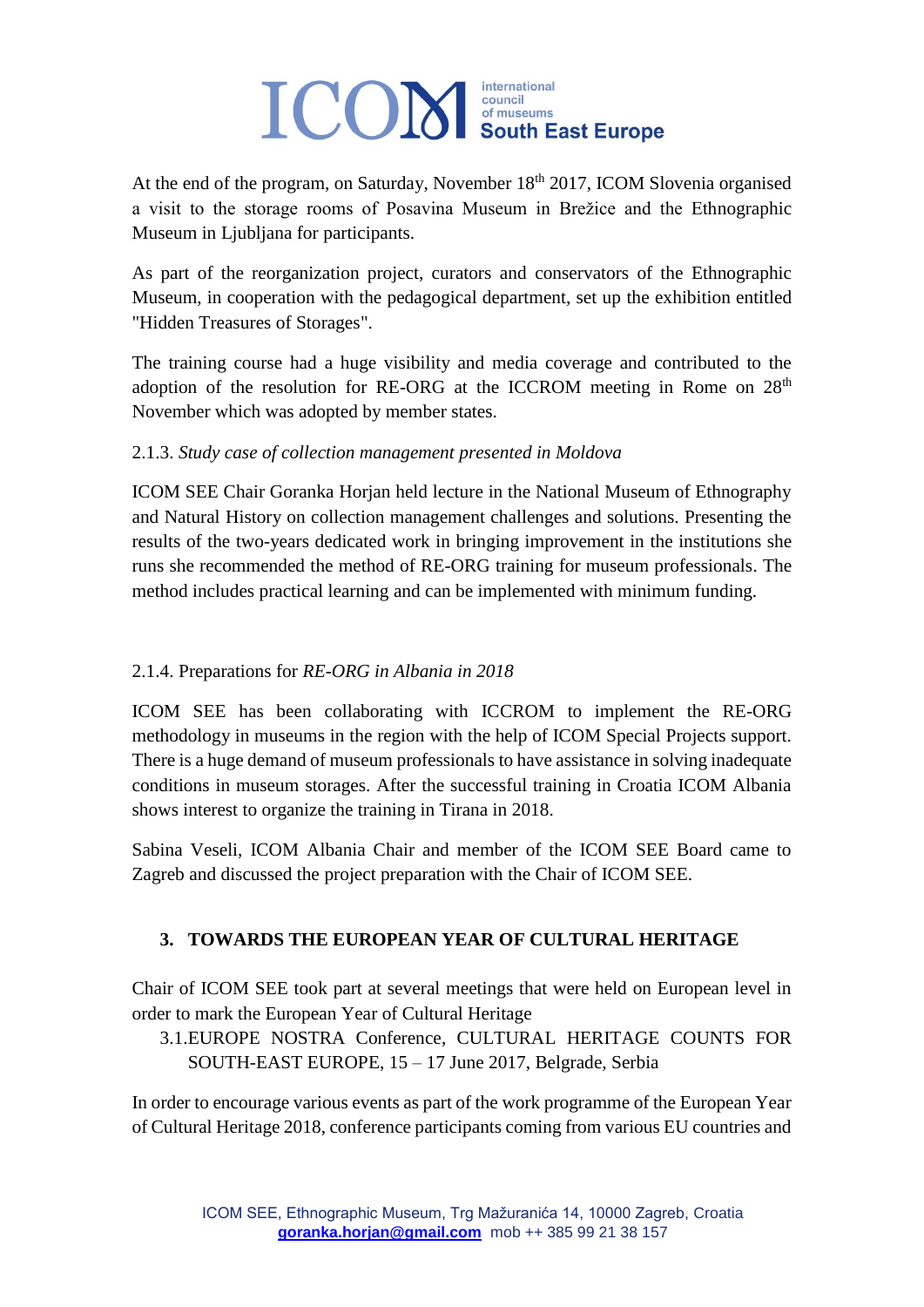accessioning countries have discussed multiple ways how to use this year to address relevant issues.

3.2.EUROPEAN CULTURE FORUM – organized by the European Commission to announce the EYCH, Milan, Italy, 7-8 December 2017

Numerous heritage organizations and representatives of ministries of culture met in Milan from 7 – 8 December to celebrate the opening of the European Year of Cultural Heritage. European Commission organized the Culture Forum featuring many distinguished speakers and participants were able to take part in the discussions that followed each session. Goranka Horjan, the Chair of ICOM SEE took part at the Culture Forum which was an excellent opportunity for exchange with present officials and museum organization leaders.

#### **4. OTHER ACTIVITIES SUPPORTED BY RA ICOM SEE**

3.1. *European Museum of the Year Award (EMYA), Zagreb, Croatia, 4 - 6 May 2017 and the Council of Europe Museum Prize for 2018 has been selected from the SEE Region*

In 2017 Zagreb hosted the European Museum of the Year Award (EMYA) from  $4<sup>th</sup>$  to  $6<sup>th</sup>$ May. Goranka Horjan, President of ICOM SEE and former Chair of the European Museum Forum encouraged museums from the SEE region to participate in the award scheme and several has already won recognition. Excellent news came in December. After the EMF Jury shortlisted candidates for the Council of Europe Museum Prize the Council of Europe made the decision that the award goes to the Museum of War Childhood Bosnia and Hezegovina which is a fantastic success and acknowledgment of the efforts of ICOM SEE to improve and encourage good museum practices.

3.2*. Round table "Tradition and Innovation", Banja Luka, Bosnia and Herzegovina, 15 – 17 June 2017* 

The Regional Alliance ICOM SEE has given support to the project "Tradition and Innovation" within which was held an expert conference focused on the topic "Schools, Pre-schools and Museum – associates in the field of education". The meeting was held at the Museum of Republic of Srpska in Banja Luka on 15th and 16th June 2017, with the aim to present good museum practices and strengthen the regional museum collaboration. This expert conference was regional in its character and it gathered museum managers, educators, curators, school pedagogues from Slovenia, Croatia, Serbia and Bosnia and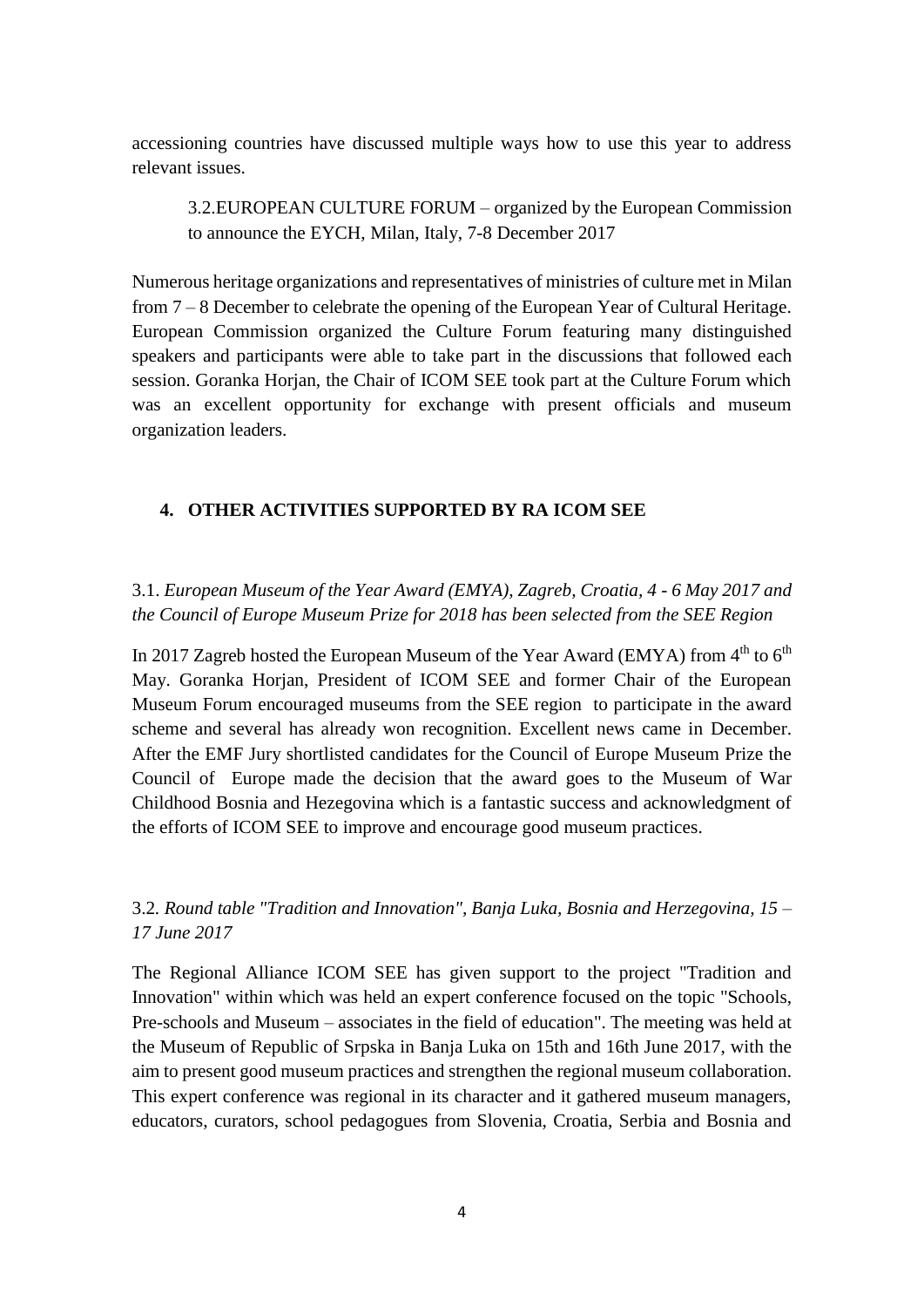## **ICOM** South East Europe international

Herzegovina. In the name of the Regional Alliance ICOM SEE the audience was addressed by the Vice President of the Alliance, Ms Sarita Vujković PhD.

3.3. International Museum Day Theme

#### 3.3.1. Exhibition Targeting History and Memory, Gliptoteka, Zagreb

Dealing with the ICOM theme for the International Museum Day on contested history – ICOM SEE participate in organizing the exhibition Targeting History and Memory. It was opened in Zagreb in April reminding the audience on heavy crimes committed against cultural, historical and religious heritage during the 1990s war in Croatia, Bosnia and Herzegovina and Kosovo. The exhibition brought forward only the cases that have been put on trial at the International Criminal Tribunal for former Yugoslavia which was established in 1993. At the opening invited panelists emphasized that although the cases brought to the Tribunal were scarce and still going-on it is important crimes against cultural heritage are prosecuted. The experts coming from cultural sector pointed out how procedures were legally drafted and how they managed to draft another two important documents that can help cultural monument protection in times of conflict apart from the existing conventions. Art historians who took part in the panel concluded that museums should have had been involved in these attempts more actively since their role is to help preventing similar problems in future. The exhibition was touring to several countries in the region.

#### 3.3.2.

A specific activity was directed toward promotion of International Museum Day theme in the region in Belgrad. In a short clip announcing programmes for 2017 International Museum Day with the selected topic Museums and Contested Histories ICOM SEE member Slavko Spasić from ICOM Serbia took part in promotional activities.

3.5. ˝Museum and Innovations˝ book promotion

Museums and Innovations, a new book published by Cambridge Scholars Publishing and edited by Zvjezdana Antoš, Annette B. Fromm and Viv Golding was promoted in Mimara Museum in Zagreb on 24th February 2017. The book contains selected conference papers written by museum experts who participated at the annual conference of ICME held in Croatia in 2014. The book was promoted by Goranka Horjan, director of the Ethnographic Museum and President of the Regional Alliance ICOM SEE and dr.sc. Darko Babić, the Chair of ICOM Croatia. The contents of the book were presented by the member of the editorial board dr.sc. Zvjezdana Antoš and welcome speech was given by mr.sc. Lada Ratković-Bukovčan, director of Mimara Museum.

#### **5. FOSTERING VISIBILITY OF ICOM AND ICOM SEE**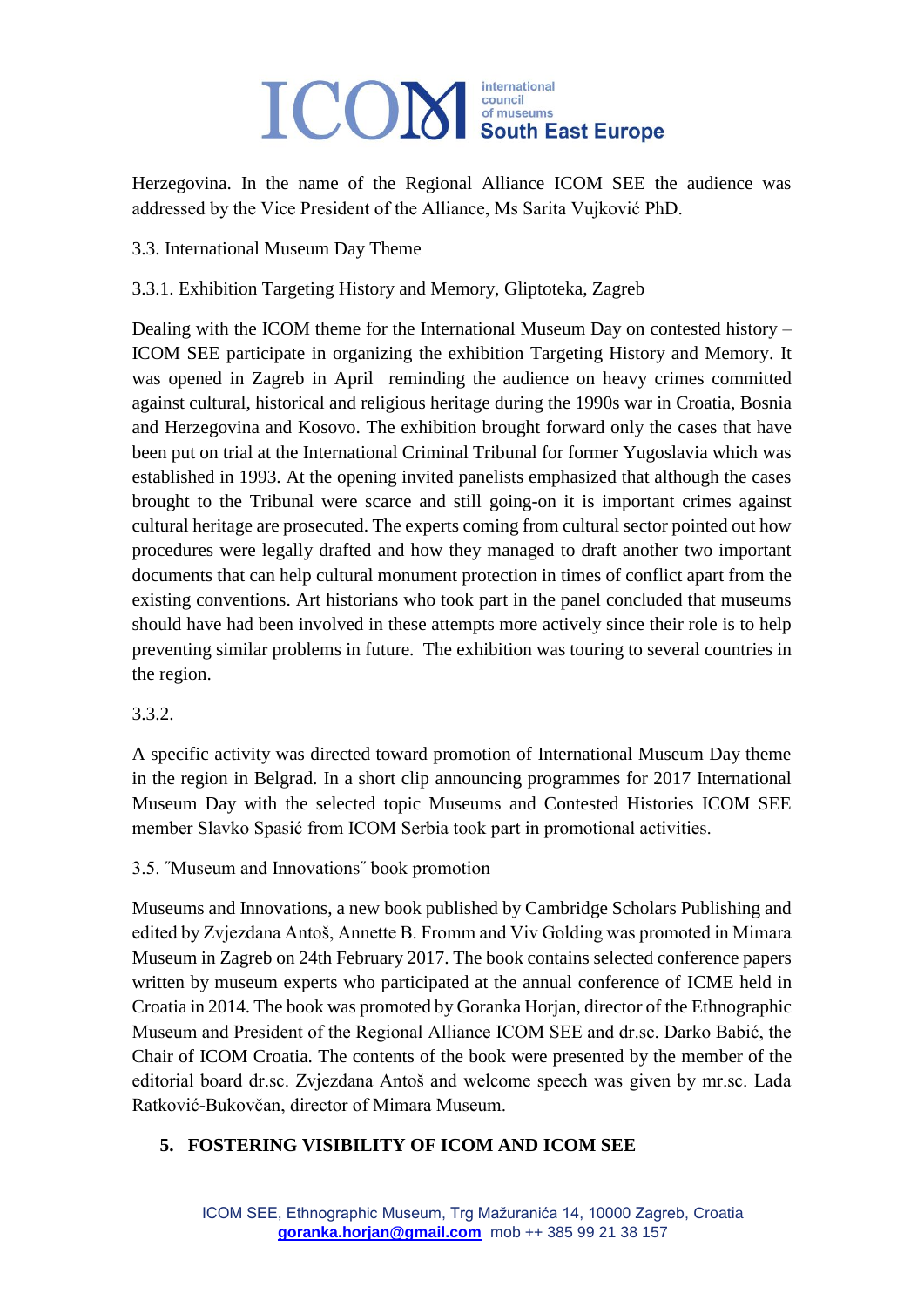In compliance with the new ICOM Strategic Plan adopted at the General Conference in Milan, RA ICOM SEE provided support in all the main activities initiated by ICOM and exploited opportunities to increase relevance of museums in the global environment.

ICOM SEE was particularly focused on museum development and heritage expertise and networking with other stakeholders with the final aim of strengthening the ICOM's global leadership in the heritage sector trying to contribute to the visibility of the organisation.

ICOM SEE also used resources to apply new standards for ICOM visuals and promotion via the web and publications. It started the new web site in English on icom.museum platform. The ICOM SEE Facebook was launched and managed by ICOM SEE secretary Biljana Đorđević.

ICOM SEE also provided assistance to NC and IC of ICOM to organise conferences and meetings in the region. The participation at the conferences organized by ICOM Serbia were supported.

#### **6.** PARTICIPATION AT EXPONATEC

Goranka Horjan, the Chair of ICOM SEE and member of the Board of "Best in Heritage" had pleasure to moderate the opening of one of the most popular museum fairs in Europe. ICOM SEE is particularly honoured to promote the Best in Heritage as the leading success event in this part of Europe which has a huge global impact. The event was also attended by numerous ICOM representatives and Dr Peter Keller, General Director, addressed the audience on behalf of ICOM.

#### **7. EU PROJECTS**

#### 7.1. ICOM Moldova EU project

Cross-river Cultural Cooperation Platform, which is funded by the European Union under the program Strengthening Confidence Building Measures in Moldova, has been implemented by ICOM Moldova and supported by ICOM SEE in providing hosts during the research in Cyprus and by participating in the final workshop at Chisinau.

Goranka Horjan

Chairperson of RA ICOM SEE